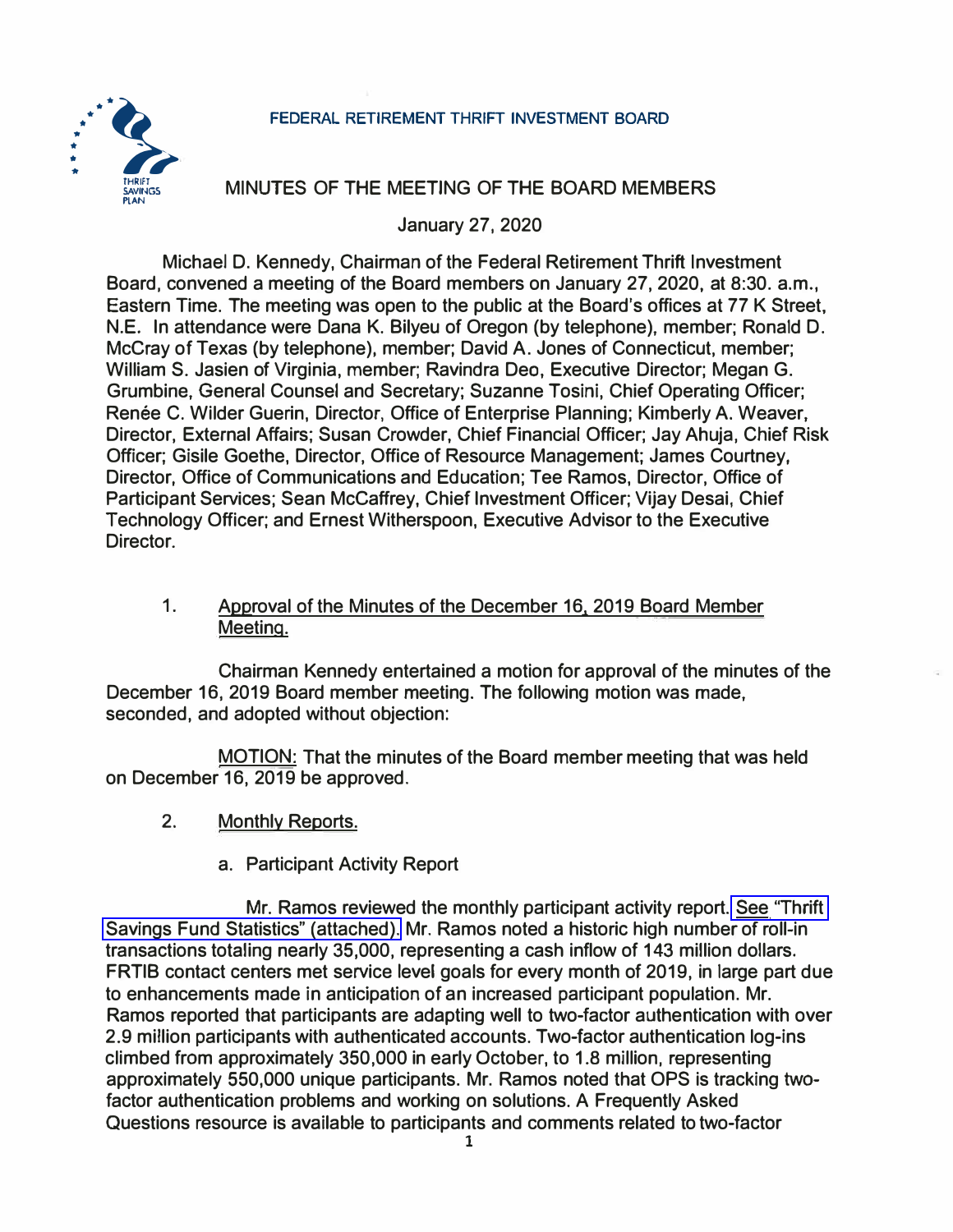authentication are monitored. Feedback is driving potential adjustments, including extending the time the unique code is viable, saving login information in web browsers, and using the unique code to authenticate during ThriftLine calls.

Chairman Kennedy asked Mr. Ramos if the implementation of twofactor authentication met expectations in terms of participation and difficulties. Mr. Ramos replied that expectations were met and noted that participation in TSP two-factor authentication is slightly higher than the industry norm of less than 20 percent, in part due to outreach efforts. Mr. Deo noted that 1.8 million successful two-factor logins occurred in one week, highlighting the success of the project. Member Jasien noted the historically high roll-in statistics and asked if there was an explanation for the increase. Mr. Ramos opined that the increase was a steady climb over time resulting from outreach efforts and trainings. Mr. Ramos noted that OPS is developing a concierge service to make roll-ins easier for participants. In response to another question from Member Jasien, Mr. Ramos opined that hardship withdrawals increased in 2019 due to the government shutdown and furloughs, as well as weather-related events throughout the year.

b. Legislative Report

Ms. Weaver indicated that the SECURE Act was passed in late December 2019 and became effective on January 1, 2020. Mr. Ramos organized a team to start implementing SECURE Act mandates. The team will initially focus on the age change for required minimum disbursements, which increased from age 70-and-ahalf to age 72. In response to a question from Member Jasien regarding additional impacts, Ms. Grumbine noted that another change that may impact the TSP relates to withdrawal of funds for the birth or adoption of a child.

## 3. **Quarterly Reports.**

a. Investment Report

Mr. McCaffrey reviewed the monthly investment performance report. See "December 2019 Performance Review - G, F, C, S, I, and L Funds" (attached), Mr. McCaffrey reported that BlackRock's performance for the F, C, S, and I Funds was in line with each funds' respective indices for the month of December. For calendar year 2019, BlackRock's performance for the F and C Funds was in line with each funds' respective indices. BlackRock outperformed the Small Mid Cap Index by seven basis points in 2019, primarily due to securities sampling. BlackRock's year to date performance for the I Fund was 48 basis points ahead of the benchmark, primarily attributable to tax effect.

For the month of December, Mr. McCaffrey noted U.S. stocks were boosted to new highs amid unexpectedly robust employment growth and indication of progress in trade negotiations. The C and S Funds posted gains. The I Fund achieved even stronger growth due in part to the weaker dollar. Longer term interest rates rose,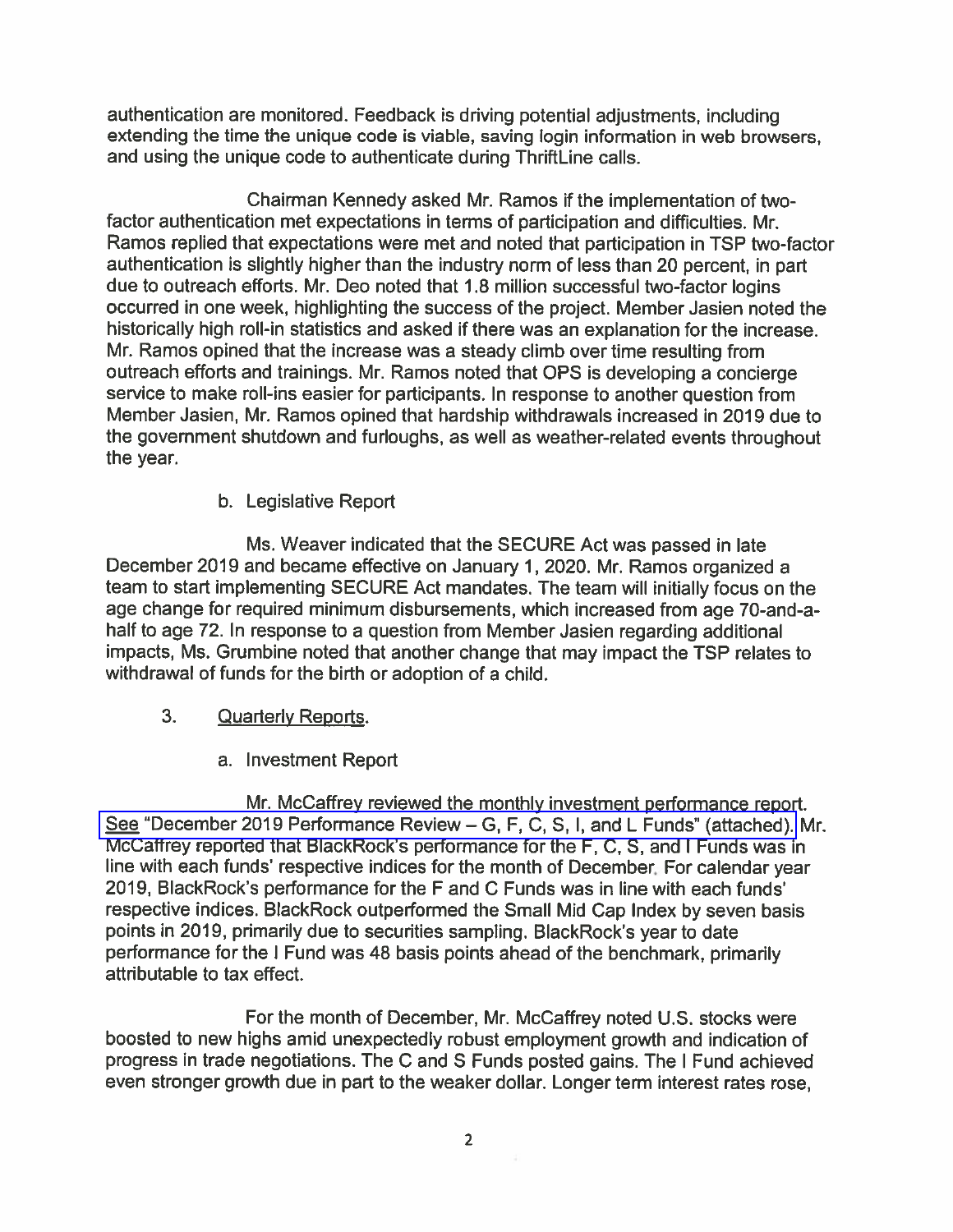contributing to a small loss in the F Fund, while all the L Funds held gains. Mr. McCaffrey reported that the equity funds had a strong year and positive returns for December. Similarly, the F Fund had strong yearly gains due in part to lower interest rates across the maturity spectrum. Global stock markets were ahead month-to-date through Friday, January 24. The C Fund was ahead by 2.1 percent, the S Fund was up 1.54 percent, the I Fund gained 0.42 percent, and the F Fund was up 1.29 percent.

For the month of December, Mr. McCaffrey reported a net inter-fund transfer outflow from the G Fund to the equity funds and the L Funds, most likely influenced by the favorable equity market tone of recent months. The number of participants with at least one L Fund amongst their holdings crested 2.5 million as of the end of 2019. An audit of BlackRock's proxy voting found no exceptions to established guidelines during the third quarter of 2019. Mr. McCaffrey reported 64 class action settlement claims open at the start of the third quarter of 2019. Eight claims were opened during the fourth quarter. In the S Fund, one claim was closed due to administrator action. Two claims were settled for a total of approximately 1.5 million dollars. At the end of the fourth quarter, 69 claims remained open.

Member Jones asked about the implementation of the new L Funds and Mr. McCaffrey indicated the TSP will add L funds for 2025, 2035, 2045, 2055, 2060, and 2065, on July 1, 2020.

Chairman Kennedy entertained a motion to reaffirm current F, C, S, and I Fund investment policies. The Board members made, seconded, and adopted the following recommendation by unanimous vote:

MOTION: That the Board reaffirm the current F, C, S, and I Fund investment policies without change.

b. Audit Status

Mr. Brack Boone, Audit Management Division Chief, provided a status update on open audit findings. See "Audit Status" (attached). Mr. Boone reported 12 audits are planned for FY 2020. Mr. Boone noted the annual FISMA audit for 2019 was complete. Three external FY 2020 audits were in progress: Computer Access; Status of Prior Year Recommendations for 2020; and Annual Financial Statement. The Annuity Operations and Mainframe external audits are expected to begin in February. Mr. Boone noted that several new initiatives with KPMG have improved audit planning. There are now preplanning meetings prior to the start of an audit and weekly meetings to identify any potential observations early in the audit process with robust conversations. Mr. Boone opined that all the improvements to the audit process will help keep audits on schedule and reduce the number of non-concurs.

Mr. Deo reviewed projected audit closures for FY 2020. Mr. Deo reported 16 projected audit closures for the first quarter and 16 actual audit closures for the first quarter. The goal for FY 2020 is at least 125 audit closures. Seven audit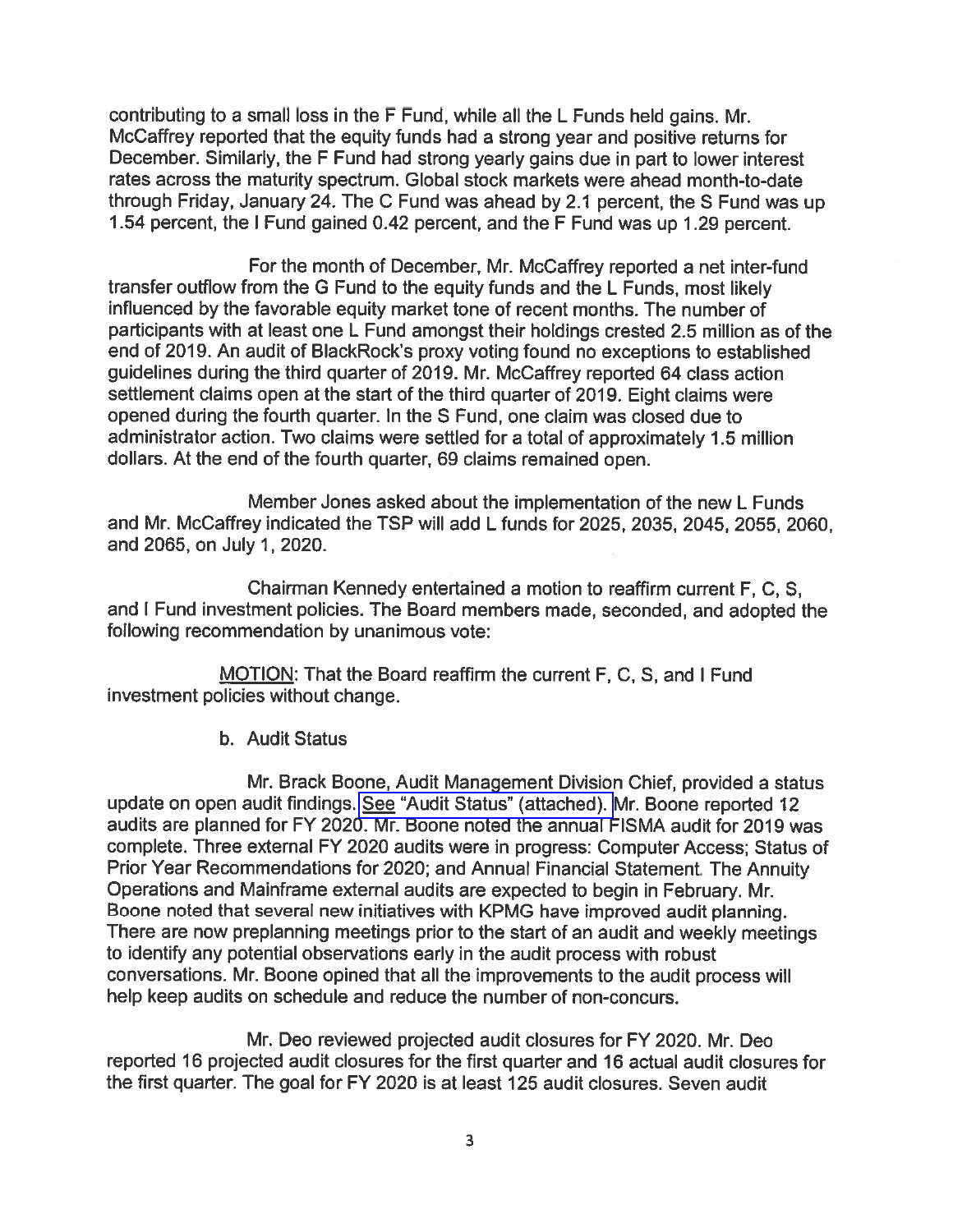findings were added as a result of the completed FISMA audit. Mr. Deo proceeded to discuss the risk-based approach used to handle audit findings, noting that if there is a technical vulnerability, the vulnerability is remediated prior to developing a corrective action plan. After the vulnerability is remediated, a corrective action plan is developed to fix the underlying cause of the vulnerability and before formally closing the audit finding.

c. Budget Review

Ms. Crowder provided the quarterly budget review. See "FY 2020 First Quarter Budget Review" (attached). Ms. Crowder reported first quarter budget execution at 58 percent, in alignment with the spend plan. The first quarter execution represents approximately 140.9 million dollars, or 36.5 percent execution of the overall budget of approximately 385.6 million dollars. Ms. Crowder reported that 106.1 million dollars, representing 75 percent of the 140.9 million dollars, was used to support recordkeeping operations and maintenance.

 $4.$ **Annual Expense Ratio Review.** 

Ms. Crowder presented the annual review of administrative expenses. See "FY 2019 Annual Review of Administrative Expenses" (attached). Ms. Crowder reported average net assets increased 33 billion dollars to a total of 589 billion dollars. representing roughly a six percent increase from the prior year. Administrative expenses increased in alignment with budget requests to support the growing participant population, enhance cybersecurity, and address audit remediation. Gross administrative expenses increased to 309 million dollars and were offset by forfeitures of 46 million dollars, which is a 2 million dollar decrease in forfeitures from the previous year. Loan fees stayed flat at 14 million dollars, making the net administrative expenses 249 million dollars.

Ms. Crowder reported the gross administrative expense ratio as 5.2 basis points, which was flat from the prior year. The net administrative expense ratio was 4.2 basis points, or approximately 42 cents charged to participants for every one thousand dollars. Ms. Crowder reported the positive and negative cash flow continued to increase. However, there was a slight uptick in withdrawals that outpaced contributions and decreased the positive net cash flow by 451 million dollars. Ms. Crowder noted that the TSP ended the year with a positive net cash flow of 7.9 billion dollars.

Member Jones asked for a projection of forfeitures for the coming years given the impact on administrative expenses and the fairly consistent dollar value of forfeitures year over year. Ms. Crowder noted it was difficult to accurately forecast forfeitures, but opined forfeitures would likely decrease as the Civil Service Retirement System (CSRS) population retires due to early CSRS misclassifications and committed to attempting a projection forfeitures in coordination with the Office of Enterprise Planning. Member Jasien requested a percentage of budget growth and the actual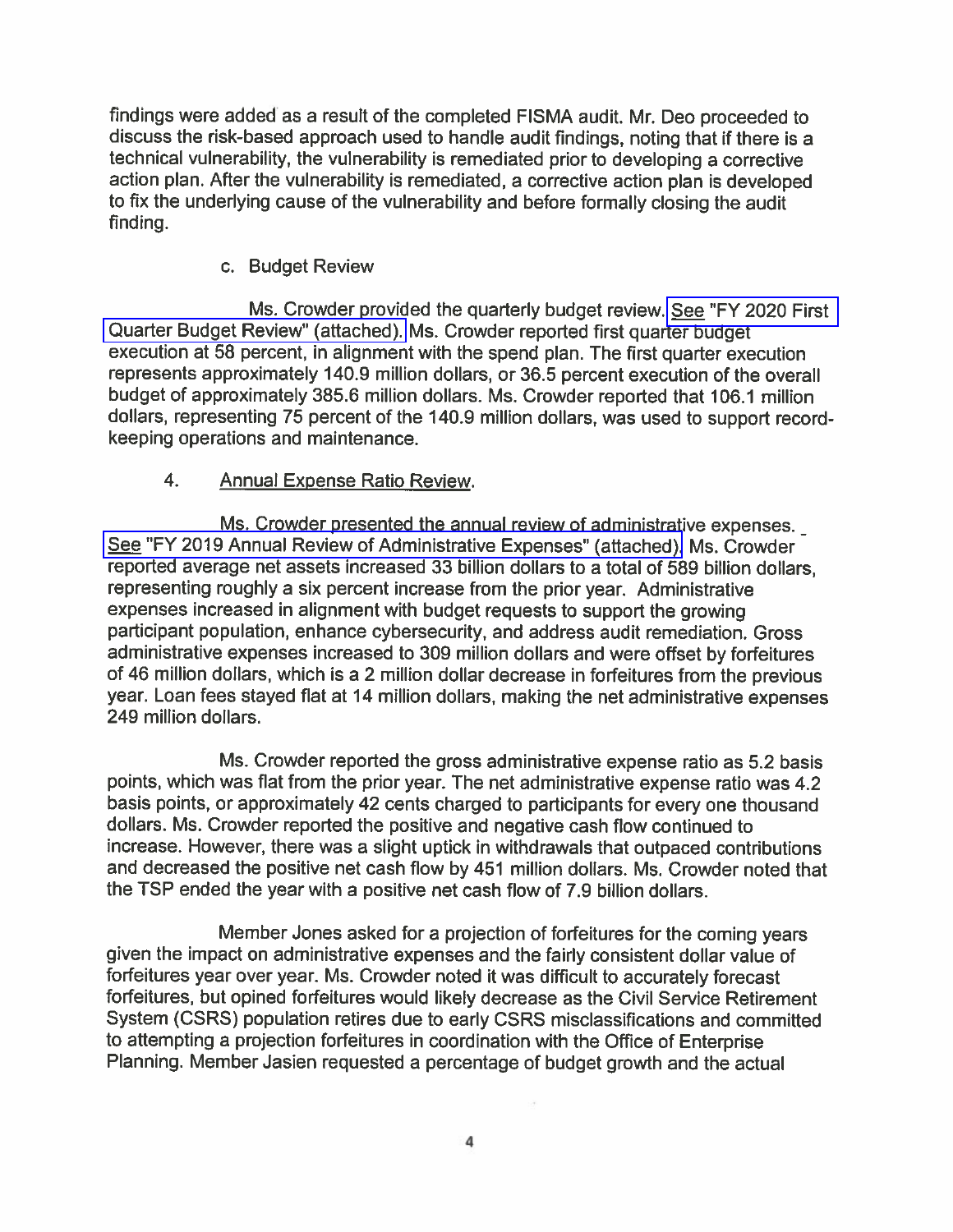budget related to the increased participant base, cybersecurity, and audits. Ms. Crowder committed to prepare that material for Member Jasien's review at a later date.

## 5. **Internal Audit Update.**

Ms. Barbara Holmes, Chief Audit Executive, presented an internal audit update. See "Internal Audit Update," "CY 2020/2021 Internal Audit Plan," and "Internal Audit Charter" (attached). The presentation covered internal audit activities of the draft 2020/2021 Internal Audit Plan, the status of 2019 internal audits, and the status of independent verification and validation phase two (IV & V2) work. Ms. Holmes began with an overview of the reporting structure for the internal audit function. The Chief Audit Executive reports directly to the Executive Director and the Board, which is reflected in the updated Internal Audit Charter. Ms. Holmes proposed a two-year audit plan to provide greater flexibility where a special project or an area of high risk emerges during the course of the year.

Internal audit findings will now be rated according to risk, in an abbreviated version of the Office of Enterprise Risk Management's five-point rating method. For calendar year 2021, Ms. Holmes conducted a risk assessment and developed the two-year plan. The plan was socialized with executive leadership and reviewed against external audit plans. The five proposed audits for 2020 are: (1) onboarding and off-boarding of contractors; (2) budget process; (3) government purchase card; (4) special processing unit element; and (5) annual FISMA audit. Ms. Holmes noted that upon approval of the internal audit plan, the budget process audit would begin. The five proposed audits for 2021 are: (1) contract process and contract management; (2) insider threat; (3) travel card (if previous findings are not remediated); (4) compliance program; and (5) annual FISMA audit. Ms. Holmes noted the plan can be adjusted as needed with approval from the Board and senior management.

Ms. Holmes reported on the 2019 internal audits, beginning with the fixed assets audit. The purpose of the fixed assets audit was to determine whether FRTIB property management internal controls were operating effectively and in compliance with agency policies and procedures. The audit was conducted between July 1, 2018, and June 30, 2019, and yielded four findings primarily related to a lack of guidance in procedures. All fixed assets audit findings have completion dates in the second quarter of the current fiscal year. The 2019 OMNI audit was conducted due to the number of non-concurs from the 2018 OMNI audit. The objective and scope were identical to the 2018 audit and yielded one finding with which management concurred.

Ms. Holmes reported on the IV & V2 status, which commenced to phase two in early October with an inventory of 14 audit findings to review. OERM reviewed the initial submission of the remediation packages from the program office and worked collaboratively with offices to ensure completeness prior to submission. All 14 packages were reviewed and closure memos were issued. The next iteration of IV&V will focus on 10 to 15 high rated audit findings, with an anticipated start date of the second or third quarter of FY2020. Member Jasien requested a timeframe for EBSA's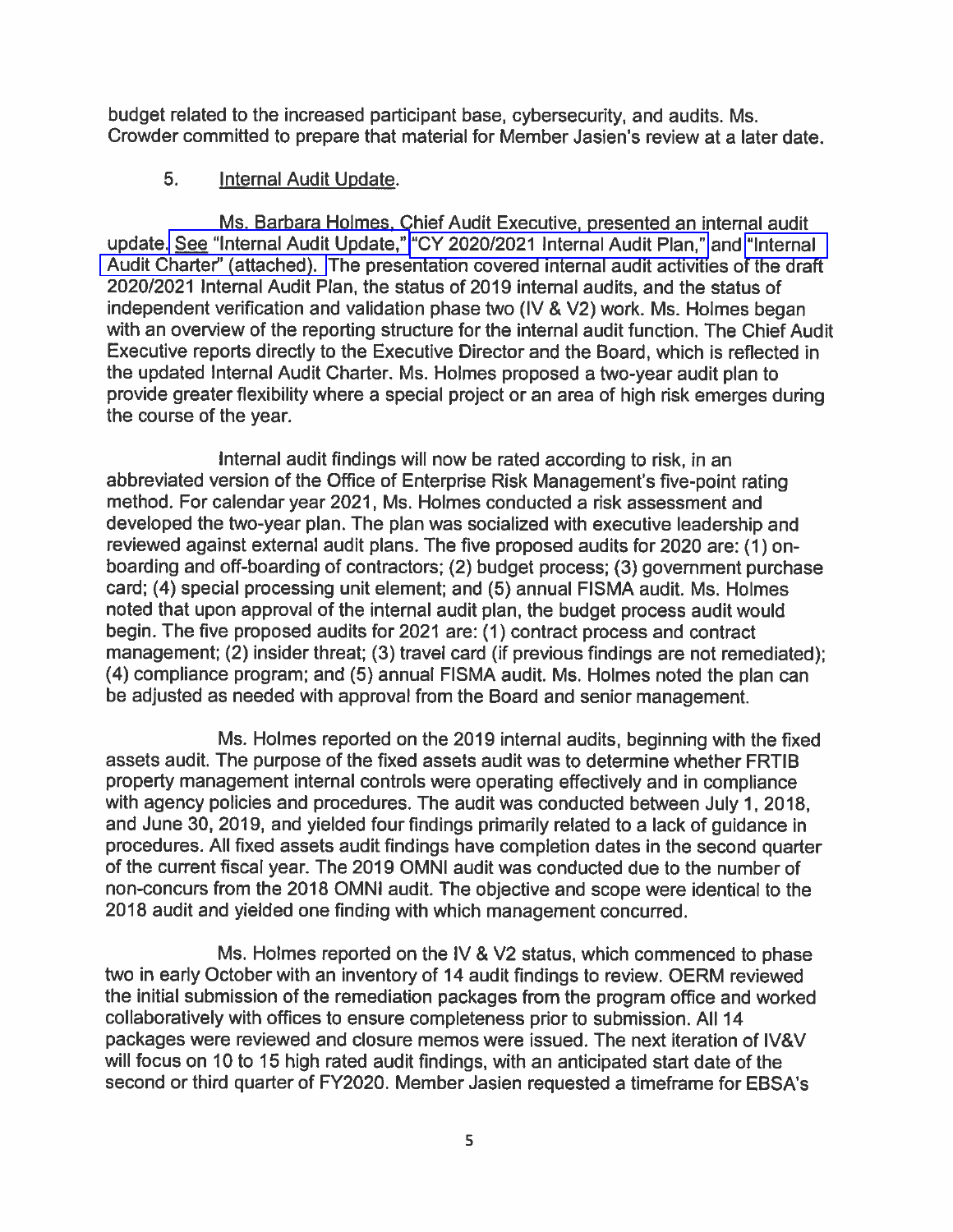review of the 14 packages. Ms. Holmes noted that EBSA's audit is independent and the packages can be leveraged, but that determination and any associated timeline is ultimately up to EBSA. Member Jones requested a timeline for the third phase of IV & V work and Ms. Holmes replied the inventory of the 10 to 15 high findings will need to be completed prior to selecting a kick off date.

The Board members made, seconded, and adopted the following motions by unanimous vote:

MOTION: That the Board approve the Internal Audit Charter.

MOTION: That the Board approve the CY 2020/2021 Internal Audit Plan.

 $6.$ Participant Outreach.

After an introduction from Mr. Courtney, Ms. Elizabeth Perry, Social Scientist, provided a presentation on outreach efforts utilizing social science. See "Social Science Outreach" (attached). Ms. Perry detailed a participant outreach effort related to catch-up contributions. The outreach focused on active participants who contributed over 18,000 dollars in 2018 and were turning 50 years of age during 2019. The goal was to get participants to start making catch-up contributions. Ms. Perry discussed the social science used to craft the emails sent as a part of the outreach campaign. As a result of the research, Ms. Perry reported that if a participant received an email or call as a part of the outreach, that participant was three times more likely to be making catch-up contributions, which resulted in 300,000 dollars in catch-up contributions. A survey question was included for participants contacted by phone and indicted 90 percent of those called found the call helpful.

In response to a question from Member Jasien about who made the calls, Ms. Perry explained that participant service representatives at FRTIB call centers made the calls during downtime. Ms. Perry responded to a question from Member McCray about expectations by stating that the normal response for outreach emails of a similar kind is two to six percent. The catch-up outreach emails drove 15.8 percent to begin catch-up contributions on the first email campaign and 16.9 percent in the second email campaign. Based on the comparison to industry statistics, OCE was pleased with the effort.

Ms. Perry detailed a previous outreach campaign regarding overcontributing participants who would likely reach their elective deferral limit before the end of the year and therefore lose matching contributions as a consequence. Three different versions of an email were sent out to participants on track to reach the elective deferral limit by early November in 2018. The first group received a personalized email that stated how much money they would lose by hitting the elective deferral limit before the end of the year. The second group received an email detailing what other participants in a similar position missed out on the previous year on average. The third group received a general education email that explained the elective deferral limit. The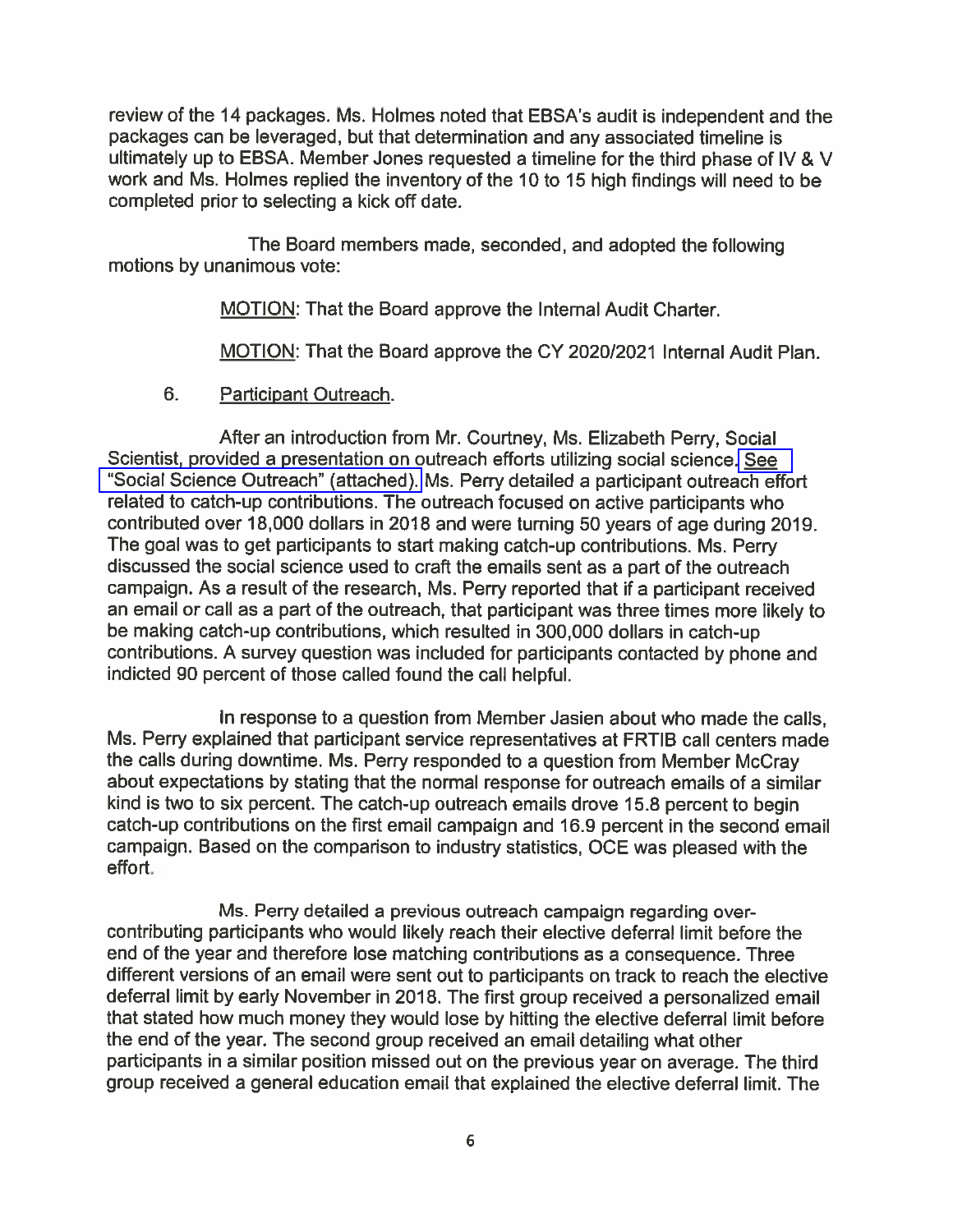first two emails, which utilized social science techniques, were 29 to 36 percent more effective than the general education email. Overall, the outreach prevented the recipients from missing out on 400,000 dollars of matching contributions. The email campaign was repeated in 2019 and, again, approximately a third received full matching contributions for the year. Ms. Perry explained that if that line is maintained until age 65 based on median ages that would mean approximately 65 to 70 thousand more dollars in a participant's account due to an email campaign.

Another OCE outreach effort targeted active FERS participants who automatically enrolled before 2017 and still only contribute 3 percent. The goal was to increase the contribution amount for those participants to maximize the matching contribution. Two versions of an email were sent, both were identical except for one line of text. The first group received an email with a personalized estimate of how much they missed in matching contributions. The second group received an estimate of what other people missed out on in matching contributions on average. Participants who received the email were two and half times more likely to increase their contributions. The median increase for both groups was about 140 dollars per month. The effort was scaled up to reach another 75,000 participants via email or postcard and resulted in between 16 and 19 percent of recipients adjusting their contribution amount.

The final outreach effort discussed by Ms. Perry involved non-contributing participants. The group included active FERS employees who were not contributing as of September 2019. The goal was to get these participants to start contributing. Four versions of the email were sent out:  $(1)$  a personalized email estimating how much the participant missed in matching contributions for the year; (2) an email detailing what other non-contributors missed in matching the previous year on average; (3) an email indicating their agency already contributes one percent, relying on social reciprocity to encourage participant action; and (4) an email noting that 90 percent of civilians contribute to the TSP, relying on social norms to encourage participant action. Ms. Perry indicated that all four emails were more effective than no email. In total, 43,000 participants were contacted by the cumulative outreach effects of OCE and 34 million dollars of additional contributions were made as a result.

Mr. Courtney provided an overview of the latest Thrift Savings Planner. The publication was sent to 3.5 million participants the prior week via email. The emails were generally the same. however, there was some A/B testing, including a different title. Emails with the title, "TSP Stats for Your Water Cooler Chats," received a significantly higher click rate. The publication reminded participants that a combined fourth quarter statement and annual statement would be mailed out in the first week of February. The publication reviewed 2019, including statistics related to the total amount of TSP participants, total assets in the TSP, L Fund participation statistics, and the average TSP balances for traditional and Roth. Mr. Courtney reviewed information related to the ThriftLine call volumes and wait times detailed in the publication. Mr. Courtney discussed the efforts of OCE, Education and Outreach Division trainers, which the Thrift Savings Planner notes communicated with 80,000 people in 2019. OCE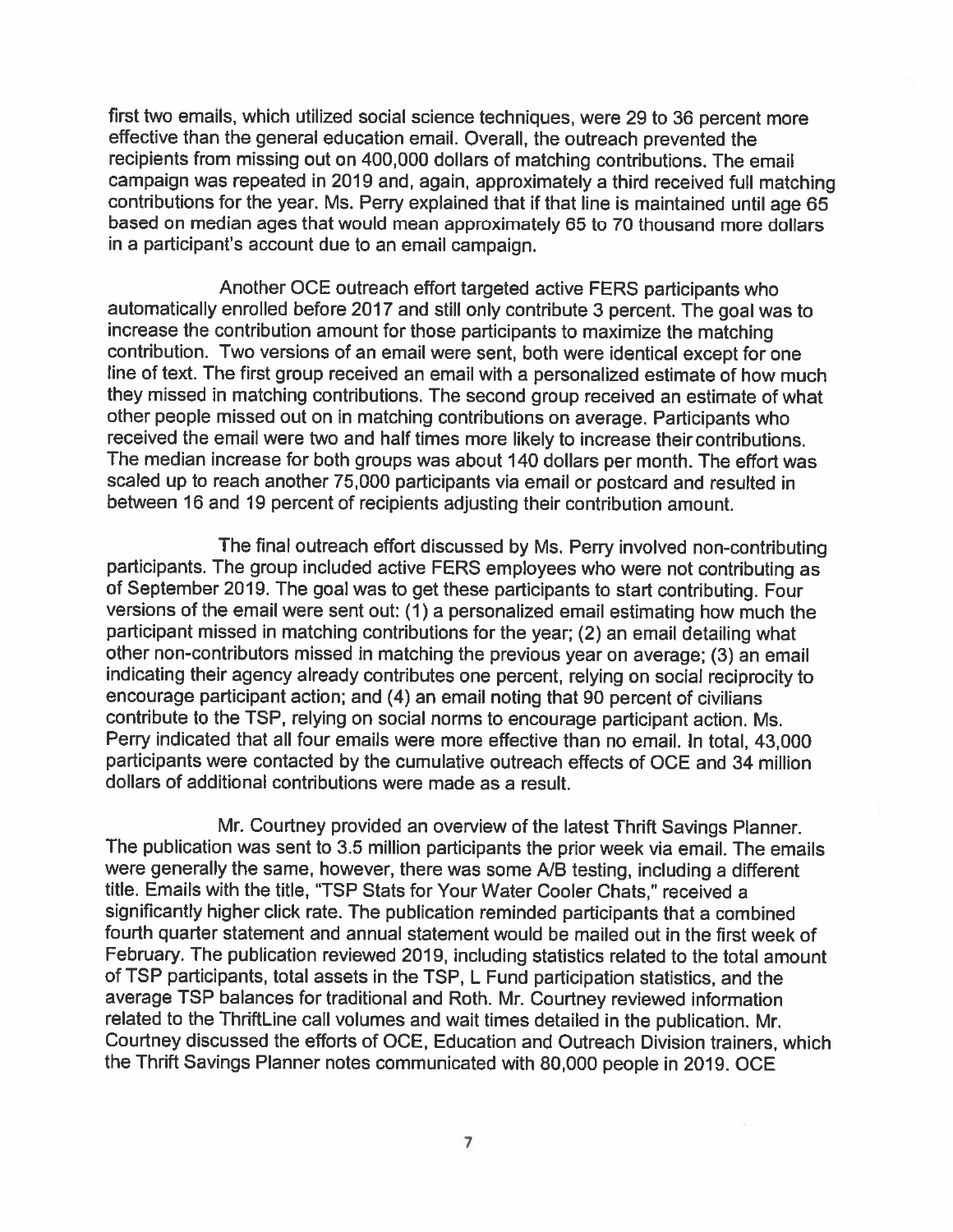**trainers appeared at 500 live events and hosted over 100 webinars. The publication included links to recorded webinars for convenience.** 

**Member Jasien noted that the Thrift Savings Planner contained a link to the Thriftline phone number, which appears to encourage participants to call the Thriftline. Mr. Courtney replied that the agency is committed to communicating with participants in the way they want to communicate. The publication also announced OCE's podcast, to provide another means of engage with participants. Mr. Courtney indicated the switch to an electronic Thrift Savings Planner allows OGE to track how many people click on the links within the email, how many people share the email, how many people click unsubscribe, and generally provides more indicators to improve participant communication and education.** 

**In reply to Chairman Kennedy's question regarding TSP Twitter activity, Mr. Courtney indicated that OGE decided to use Twitter in a more strategic and limited way in response to participant feedback and participant focus groups. Mr. Courtney noted that video content on YouTube remains a popular method for participant education and engagement.** 

**7. Adjourn.**

**On a vote taken by the Chairman, the members closed the meeting at 9:37 a.m. for executive session, which commenced after a 10 minute break at 9:47 a.m.** 

**At 11 :05 a.m. upon completion of the executive session, the members reconvened the open portion of the meeting.** 

**Whereupon, there being no further business, the following motion was made, seconded, and adopted without objection and Chairman Kennedy adjourned the meeting at 11 :05 a.m.** 

**MOTION: That this meeting be adjourned.** 

Megan G. Grumbine **Secretary** 

**Attachments** 

- **1.[Thrift Savings Fund Statistics](https://www.frtib.gov/pdf/minutes/2020/Jan/MM-2020Jan-Att1.pdf)**
- **2. [December 2019 Performance Review-](https://www.frtib.gov/pdf/minutes/2020/Jan/MM-2020Jan-Att2.pdf) G, F, C, S, I, and L Funds**